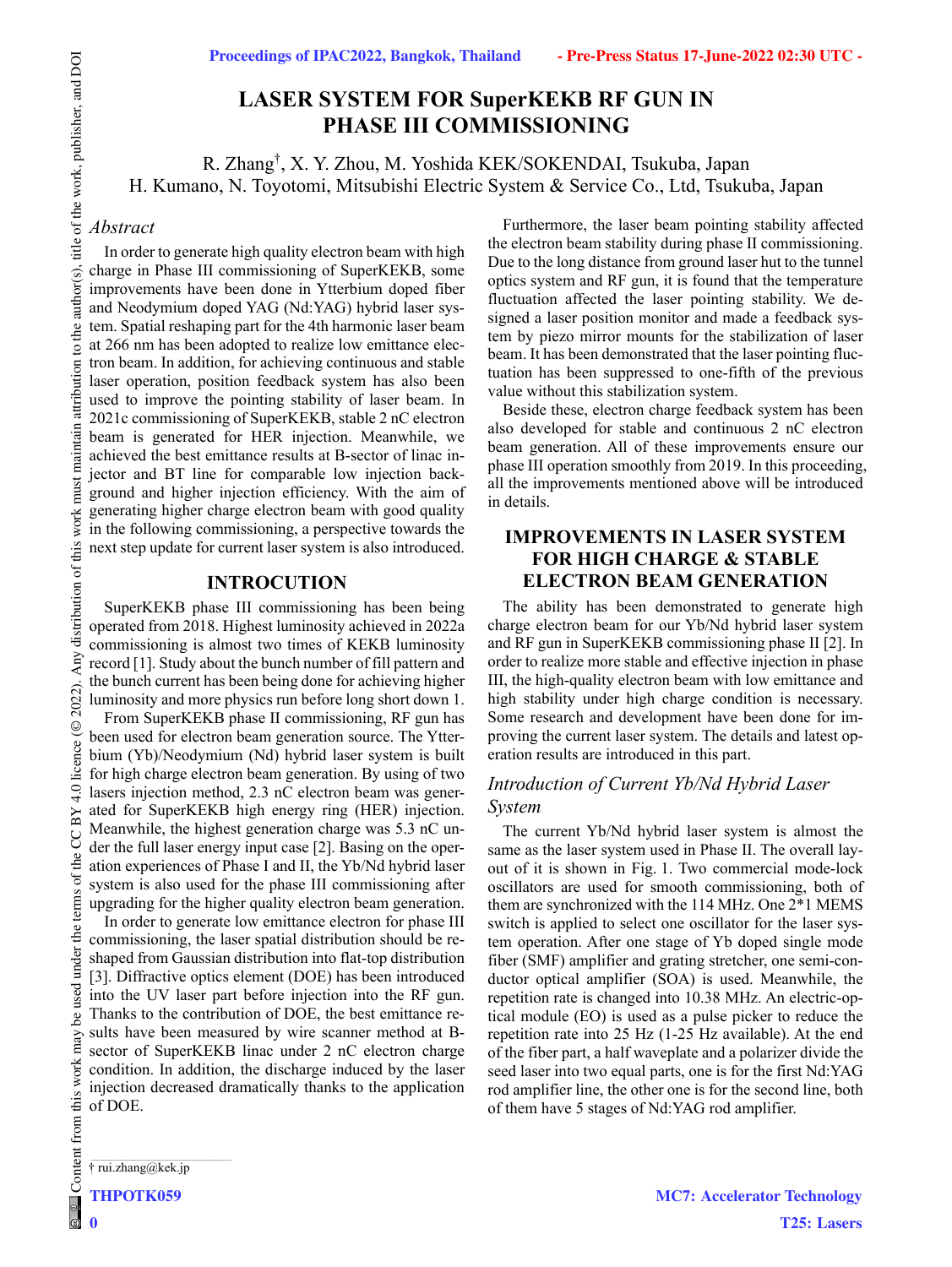

Figure 1: The layout of current Yb/Nd hybrid laser system for SuperKEKB commissioning.

To realize two laser synchronous injection for RF gun, a delay line is added in the second laser line to adjust the optical path. After this part, two laser beams are converged by a polarizer and transported to tunnel optics table by one transporting line. The 532 nm green laser beams are separated again and converted into ultra-violet (UV) lasers. Two lasers are injected into the RF gun separately from two windows. Before injecting into the RF gun, DOEs are inserted for laser spatial distribution reshaping, this will be introduced in the following part.

During the 2021 summer maintenance, two powerful modules with 10 mm diameter Nd:YAG crystals are applied in two laser lines for realizing higher laser pulse energy. Thanks to this upgrading, about 8 mJ 532 nm laser and 1 mJ UV laser energy are achieved in both laser lines. In addition, the pulse width of 532 nm laser is measured by a streak camera, the width is about 20 ps.

## *Laser Spatial Reshaping for Lower Emittance Electron Beam Generation*

According to the previous simulation result, the laser beam with flat-top spatial distribution can generate electron beam with lower emittance comparing with the case of laser beam with Gaussian spatial distribution [3]. There are many methods to reshape the laser beam distribution, for example serrated aperture apodizer, super Gaussian mode overlap and so on. Take into account the laser energy loss and the complexity of setup, we decided to adopt DOE as our reshaping component. We purchased the DOE components from MARUBUN Corporation and the maker is SILIOS Technologies France.



Figure 2: The DOE chamber in the 2nd laser line. MC7: Accelerator Technology

Consider according to the size of photocathode and the 60° incidence angle of laser beams, we designed to generate the flat-top laser intensity distribution with an elliptical 2D distribution (6 mm along long axis and 3 mm in short axis direction) so the cross sections of laser beams on the surface of photocathode are round shape. Due to the fine 3D structures on the surface of DOE, it is very weak at dusts. The environment in accelerator tunnel is not clean so we designed small vacuum chambers for the DOEs to prevent the dusts in ordinary air environment, as shown in the middle part of Fig. 2. Although the two windows of vacuum chamber introduced optical loss, the total transmission ratio is higher than 92%.

The UV laser beam spatial distributions are shown in Fig. 3. The left one is the measurement in 2020b commissioning without DOE application and the right one is in 2021b commissioning after application of DOE. It is clear that the laser beam spatial distribution is reshaped as flattop distribution with 2D elliptical cross section as designed. We applied the DOE components in both laser lines for two lasers injection from 2021b operation. By utilizing the flattop laser beams, the best emittance records for 2 nC electron beam has been achieved at B-sector and BT line from the beginning of the SuperKEKB project. The corresponding measurement results are listed in Table 1.



Figure 3: The UV laser beam spatial distributions without and with the application of DOE.

Table 1: Wire Scanner Results at B-sector and BT Line for 2 nC Electron Beam

|          | <b>Horizontal</b> | <b>Vertical</b> |
|----------|-------------------|-----------------|
| B-sector | $8.57 \mu m$      | $8.89 \mu m$    |
| BT 2     | $20.95 \mu m$     | $17.82 \mu m$   |

### *Application of Laser Position Sensor*

As shown in Fig. 1, after generating the 532 nm lasers in ground laser hut, both of the 532 nm laser beams are sent to the tunnel laser optics table by the transporting line. Although vacuum tube is used for all the transporting line to

1